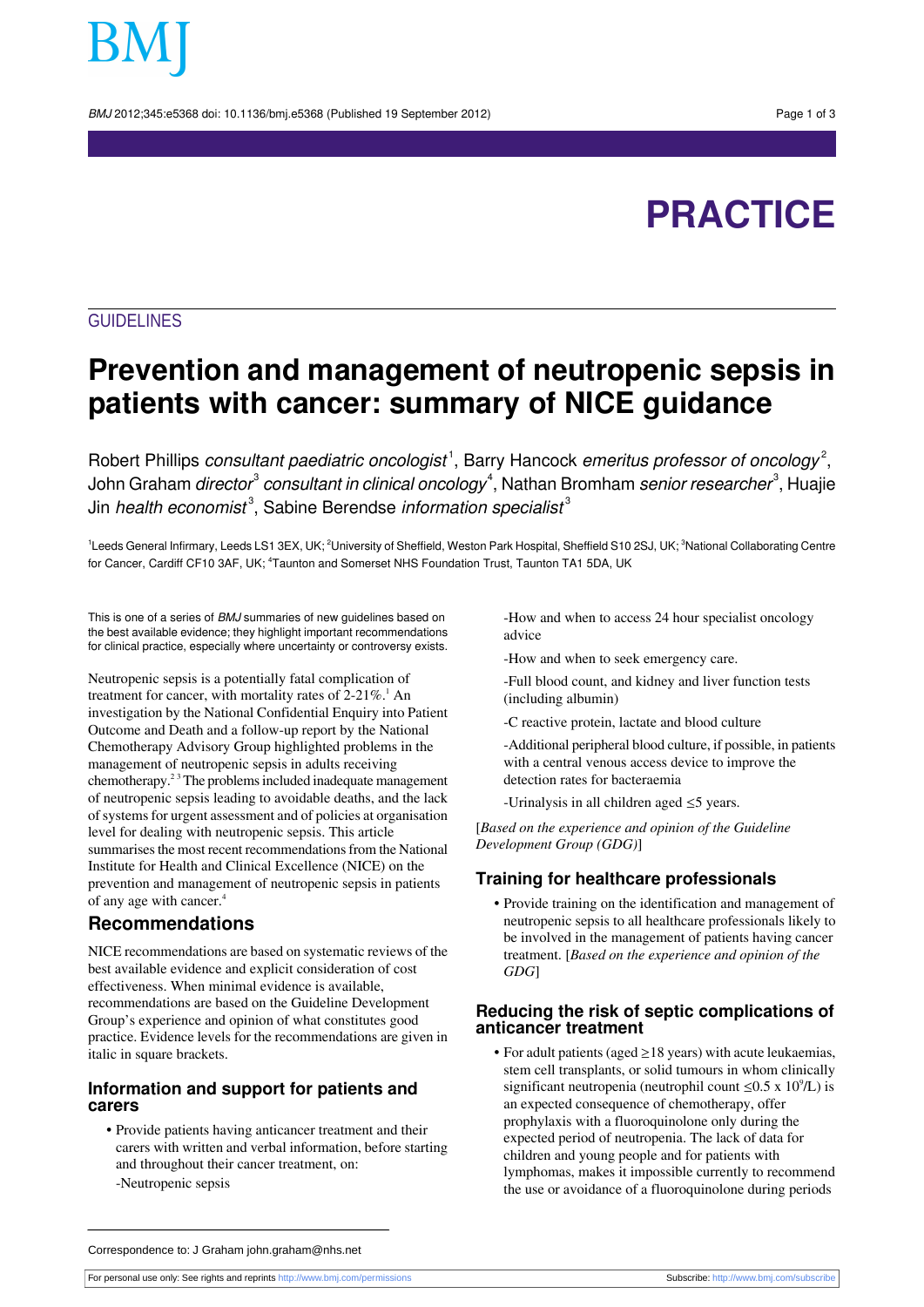of neutropenia. [*Based on moderate to high quality evidence from systematic reviews and meta-analyses of randomised controlled trials*]

- **•** Centres where patients are receiving fluoroquinolones for antibiotic prophylaxis of neutropenic sepsisshould monitor rates of antibiotic resistance. [*Based on the experience and opinion of the GDG*]
- **•** Do not routinely offer granulocyte colony stimulating factor to prevent neutropenic sepsis in adults having chemotherapy unless they are receiving this as an integral part of the chemotherapy regimen or to maintain dose intensity. [*Based on high quality evidence from systematic reviews and meta-analyses ofrandomised controlled trials and de novo economic analysis*]

Outside these indications, the role of granulocyte colony stimulating factor in the treatment of patients with cancer is highly controversial. An economic analysis undertaken specifically for the guideline showed that the use of granulocyte colony stimulating factor when given solely to prevent neutropenic sepsis was highly unlikely to be cost effective.

#### **Referral guidance**

- **•** Suspect neutropenic sepsis if patients having cancer treatment become unexpectedly or seriously unwell.
- **•** Refer patients with suspected neutropenic sepsis immediately for assessment at their appropriate local hospital.

[*Both points are based on the experience and opinion of the GDG*]

## **Emergency treatment and assessment**

Suspected neutropenic sepsis is an acute medical emergency.

- **•** Start immediate empirical antibiotic treatment. [*Based on the experience and opinion of the GDG*] The current National Cancer Action Team's guidance and measures for cancer services suggest that treatment should be started within one hour.<sup>5</sup>
- **•** Use monotherapy (the combination piperacillin with tazobactam) as initial empirical antibiotic treatment, and  $\alpha$  do not prescribe additional aminoglycoside $(s)$ , unless there are patient specific or local microbiological indications, such as a high rate of resistance to piperacillin with tazobactam. [*Based on high quality evidence from systematic reviews and meta-analyses of randomised controlled trials*]

Do a full clinical assessment of patients, including:

**•** -History and examination

[*Based on low quality evidence from observational studies and the experience and opinion of the GDG*]

- **•** Do not do chest radiography unless clinically indicated. [*Based on low to moderate quality evidence from observational studies*]
- **•** Do not prescribe empiric glycopeptide antibiotics to patients with neutropenic sepsis and a central venous access device. [*Based on very low or low quality evidence from systematic reviews of randomised controlled trials*]
- **•** Do not remove the central venous access device as empirical management. However, it may require removal if it is suspected to be the focus of uncontrolled infection. [*Based on very low or low quality evidence from observational studies*]

## **Confirming the diagnosis**

**•** Diagnose neutropenic sepsis in every patient whose temperature is >38°C and neutrophil count <0.5  $\times$  10°/L. [*Based on low quality evidence from observationalstudies*]

## **Assessing the patient's risk of septic complications**

**•** An oncology specialist should assess every patient's risk of septic complications within 24 hours, using a validated risk scoring tool. [*Based on moderate quality evidence from systematic reviews of observational studies*]

No clear evidence describes the superiority of one system over another. The box describes two commonly used systems: the Multinational Association for Supportive Care in Cancer (MASCC) score (for adults) and a modified Alexander rule (for children and young people).<sup>67</sup>

## **Patients at low risk of septic complications**

**•** Consider treating patients at low risk of developing septic complications with outpatient antibiotic treatment, if clinically appropriate and their domestic circumstances will allow them to return to hospital promptly if a problem develops. [*Based on moderate quality evidence from systematic reviews*]

## **Patients at high risk of septic complications**

- **•** Review and repeat the risk assessment daily while the patient is an inpatient, using the validated risk scoring tool. [*Based on the experience and opinion of the GDG*]
- **•** Switch from intravenous to oral antibiotic treatment after 48 hours in patients who are reassessed as being at low risk of septic complications, and discharge them home if clinically appropriate and domestic circumstances allow. [*Based on low to moderate quality evidence from randomised trials*]
- **•** Discontinue empirical antibiotic treatment in patients who have clinically responded to treatment—for example, by defervesence and an absence of signs of infection, irrespective of neutrophil count. [*Based on low quality evidence from observational studies*]
- **•** Continue inpatient empirical antibiotic treatment in patients who have unresponsive fever unless an alternative cause of fever is likely. [*Based on the experience and opinion of the GDG*]
- **•** Do not change primary empirical antibiotics in patients with unresponsive fever unless there is clinical deterioration or a specific microbiological indication. [*Based on low quality evidence from randomised trials*]

## **Overcoming barriers**

Teenagers and young adults with cancer seem to be twice as likely to die of neutropenic sepsis as other age groups,<sup>4</sup> and the Guideline Development Group urges those who care for these patients to emphasise to them the life threatening nature of this condition. The recommendation not to use granulocyte colony stimulating factor to prevent episodes of neutropenia challenges conventional practice; however, granulocyte colony stimulating factor may be an integral part of the chemotherapy regimen or used to maintain dose intensity in some patients having chemotherapy with proved survival advantage. Clinicians may need to explain clearly their decisions to use granulocyte colony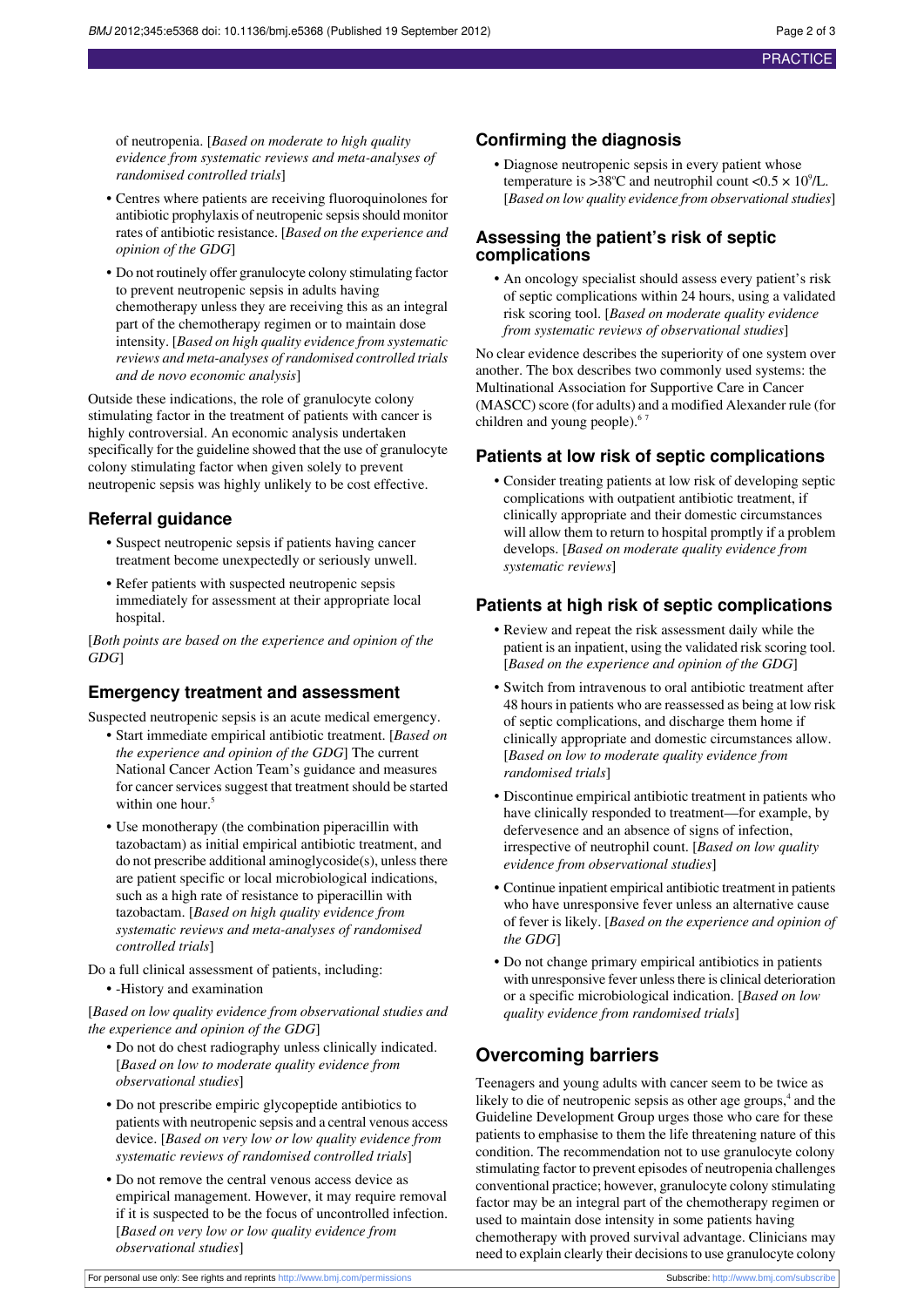#### **Commonly used, validated risk assessment tools for neutropenic sepsis**

Multinational Association for Supportive Care in Cancer (MASSC) score for adults<sup>6</sup>

Calculate the score for each patient at admission, according to the factors and scores listed below. If the total score is 21 or higher, they are at low risk of severe septic complications.

- **•** Solid tumour or lymphoma with no previous fungal infection = 4
- **•** Outpatient status (at onset of fever) = 3
- **•** Age <60 years = 2
- **•** Burden of illness:
	- -No or mild symptoms  $= 5$ -Moderate symptoms = 3
- -Severe symptoms = 0
- **•** No hypotension (systolic BP >90 mmHg) = 5
- **•** No chronic obstructive pulmonary disease = 4
- No dehydration = 3

Modified Alexander rule for children and young people <18 years old<sup>7</sup>

Patients are at low risk of septic complications if:

- **•** They are not having treatment for acute myeloblastic leukaemia or Burkitt lymphoma, or the induction phase of treatment for acute lymphoblastic leukaemia; do not have a progressive disease; or are not having treatment for relapsed disease with marrow involvement; or
- **•** They do not present with any of the following features: hypotension, tachypnoea or hypoxia <94%, new changes in chest radiography results, altered mental status, severe mucositis, vomiting or abdominal pain, focal infection, other clinical reason(s) for inpatient treatment, neutrophil count <0.1 × 10<sup>9</sup>/L.

stimulating factor to healthcare commissioners. Effective monitoring and hospital-wide asepsis should mitigate potential problems such as antibiotic resistance patterns and *Clostridium difficile* from the increased use of prophylactic fluoroquinolone antibiotics; the GDG concluded from the available evidence that the potential disadvantage from this was outweighed by the reduction in mortality from neutropenic sepsis. Delivering care outside hospital to patients at low risk of septic complications will need careful implementation of early, risk stratified discharge together with informed community support to enable this to happen safely and improve the experience of patients.

The members of the Guideline Development Group were Barry W Hancock, Robert Phillips, Wendy King, Barbara Anne Crosse, Mark Holland, Catherine Oakley, Rosemary A Barnes, Anne Higgins, Peter Jenkins, Anton Kruger, Paul D Wallman, Jeanette Hawkins, Helen Clayson, Miranda Holmes, Anne Davidson, Janie Thomas, Nicola Harris, Rachel Drew. The members of the guideline team at the National Collaborating Centre for Cancer were John Graham, Andrew Champion, Angela Bennett, Lianne Gwillim, Nathan Bromham, Karen Francis, Mia Schmidt-Hansen, Catrin Lewis, Sabine Berendse, Stephanie Arnold Huajie Jin, Alec Miners, and Timothy Simmons. The members of the NICE project team were Sharon Summers-Ma, Claire Turner, Anthony Gildea, Judith Thornton, Jasdeep Hayre, and Judy McBride.

Contributors: All authors contributed to the conception and drafting of this article and revising it critically. They have all approved this version. RP and BH are the guarantors of this article.

Competing interests: All authors have completed the ICMJE uniform disclosure form at [http://www.icmje.org/coi\\_disclosure.pdf](http://www.icmje.org/coi_disclosure.pdf) (available on request from the corresponding author) and declare: no support from any organisation for the submitted work; JG, NB, HJ, and SB were all employed by the National Collaborating Centre for Cancer, which was commissioned and funded by NICE to produce this guideline; no other relationships or activities that could appear to have influenced the submitted work.

Provenance and peer review: Commissioned; not externally peer reviewed.

- 1 Kuderer NM, Dale DC, Crawford J, Cosler LE, Lyman GH. Mortality, morbidity, and cost associated with febrile neutropenia in adult cancer patients. Cancer 2006;106:2258-66.
- 2 National Confidential Enquiry into Patient Outcome and Death. Systemic anti-cance therapy: for better, for worse? NCEPOD, 2008. [www.ncepod.org.uk/2008sact.htm.](http://www.ncepod.org.uk/2008sact.htm)
- 3 National Chemotherapy Advisory Group. Chemotherapy services in England: ensuring quality and safety. Department of Health, 2010. [http://www.dh.gov.uk/en/](http://www.dh.gov.uk/en/Publicationsandstatistics/Publications/DH_104500) [Publicationsandstatistics/Publications/DH\\_104500.](http://www.dh.gov.uk/en/Publicationsandstatistics/Publications/DH_104500)
- 4 National Institute for Health and Clinical Excellence. Neutropenic sepsis: prevention and management of neutropenic sepsis in cancer patients. (Clinical guideline 151.) 2012. [http:](http://guidance.nice.org.uk/CG151) [//guidance.nice.org.uk/CG151](http://guidance.nice.org.uk/CG151).
- 5 National Cancer Action Team. Manual for cancer services: acute oncology—including metatastic spinal cord compression measures. 2011. [www.dh.gov.uk/en/](http://www.dh.gov.uk/en/Publicationsandstatistics/Publications/PublicationsPolicyAndGuidance/DH_125727) [Publicationsandstatistics/Publications/PublicationsPolicyAndGuidance/DH\\_125727](http://www.dh.gov.uk/en/Publicationsandstatistics/Publications/PublicationsPolicyAndGuidance/DH_125727).
- 6 Klastersky J, Paesmans M, Rubenstein EB, Boyer M, Elting L, Feld R, et al. The Multinational Association for Supportive Care in Cancer risk index: a multinational scoring system for identifying low-risk febrile neutropenic cancer patients. J Clin Oncol 2000;18:3038-51.
- 7 Dommett R, Geary J, Freeman S, Hartley J, Sharland M, Davidson A, et al. Successful introduction and audit of a step-down oral antibiotic strategy for low risk paediatric febrile neutropaenia in a UK, multicentre, shared care setting. Eur J Cancer 2009;45:2843-9.

#### Cite this as: BMJ 2012;345:e5368

© BMJ Publishing Group Ltd 2012